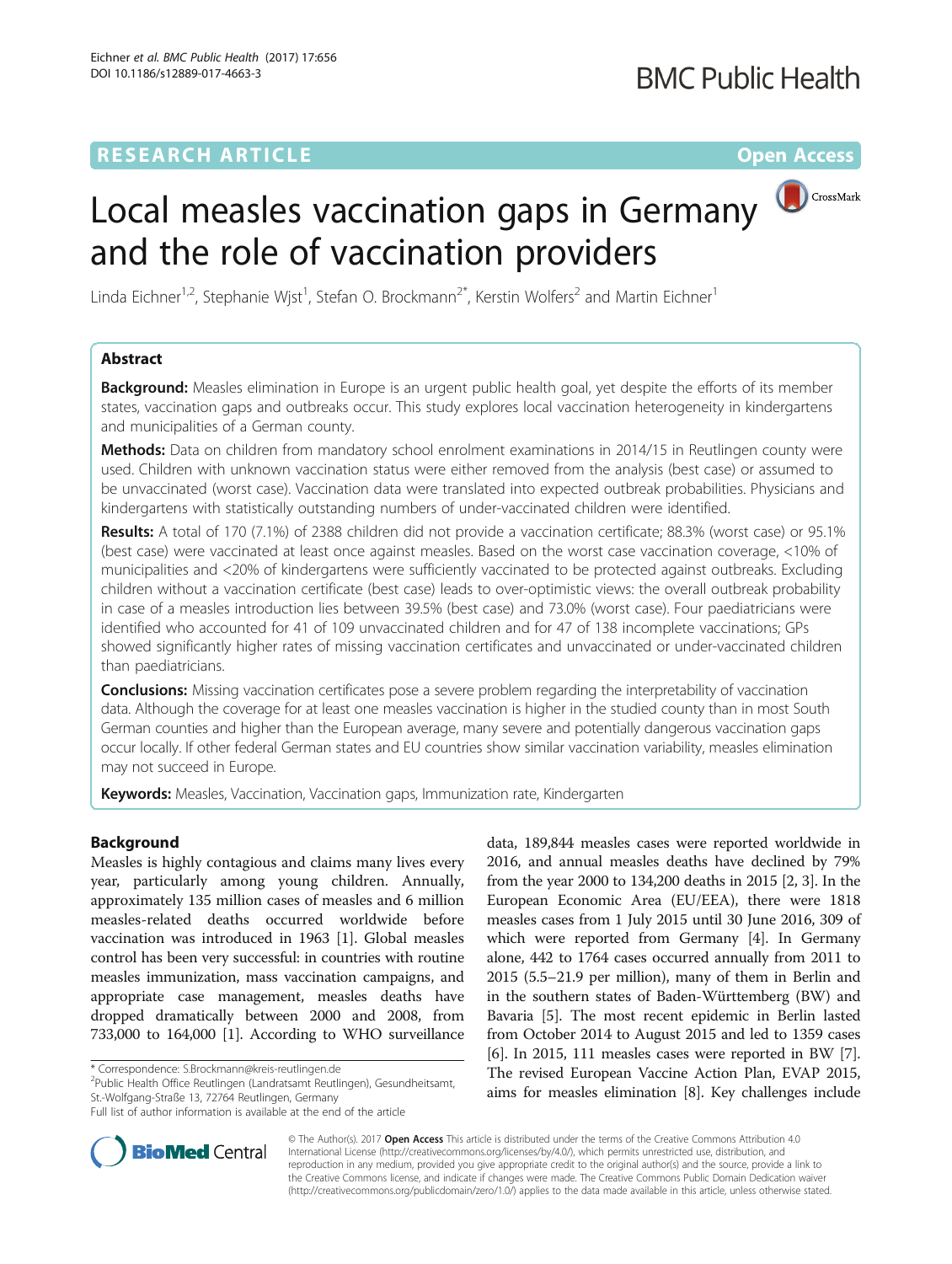vaccination hesitancy, complacency, and under-served populations [\[8](#page-6-0)]. Germany ensured its commitment by establishing a national action plan for 2015–20 as well as a national verification commission for the elimination of measles and rubella [[9\]](#page-7-0).

In Germany, measles is a notifiable disease; vaccinations are not mandatory and can only be administered by physicians. Parents can choose whether their children are registered with paediatricians or general practitioners. Due to a shortage of physicians in rural areas, some parents may opt for their children to be registered with general practitioners rather than paediatricians. According to the German Standing Committee on Vaccination (Ständige Impfkommission, STIKO), children should receive their first measles vaccination at the age of 11–14 months. A second vaccination is to be administered between the ages of 15 and 23 months [[10\]](#page-7-0).

Children can be enrolled in schools without proof of vaccination or immunity, but the local public health offices have to survey the vaccination certificates of all 4- to 5-year-old children during the mandatory school enrolment examinations (Einschulungsuntersuchungen, ESU) [[11\]](#page-7-0). The German national vaccination coverage during the school enrolment examination in 2014 was reported as 96.7% for one vaccination and 92.4% for two vaccinations. In comparison, BW had 95.0% coverage for one and 89.1% for two vaccinations [\[12](#page-7-0)]. Recent legal amendments aim to improve the vaccination coverage of children: before they can be enrolled in kindergarten, their parents must now consult a physician who has to certify that they were informed about vaccinations. Their proof of consultation is not documented in the vaccination certificate but on a separate document, which is to be presented to the kindergarten or school upon enrolment, whether the institution is public or private [\[11](#page-7-0)] . There is no standardized vaccination surveillance system in Germany. Thus, the assessment of the vaccination and immunity status of the population has to use random samples or cross sectional surveys. The only routinely collected data on vaccination is obtained by mandatory school enrolment examinations and by the newly established national "KV-Impfsurveillance" project, which assesses the vaccination records of health insurance companies [[13](#page-7-0)].

The aim of this study is to assess the local variability of measles vaccination coverage in the German county of Reutlingen (BW) at a small community level based on the data collected from 4- to 5-year-olds during the ESU in the 2014 and 2015 school year. Under-vaccinated pockets will be identified and can then be targeted through tailored vaccination action plans.

#### Methods

This study is based on measles vaccination data of 4- to 5 year-old children from 2014 and 2015 in Reutlingen county that were routinely collected by us. Reutlingen county is located in the south German state of BW and has a population of 278,031 inhabitants, who live in 26 municipalities with 199 kindergartens. During ESU, the local public health office routinely records the children's physicians and vaccination status by examining the children's vaccination certificates presented during the examination at the local public health office, as demanded by the German National Protection Against Infection Act (Infektionsschutzgesetz, §34 IfSG) [\[11\]](#page-7-0), by the State Public Health Law (Gesundheitsdienstgesetz, §8 ÖGDG) [[14](#page-7-0)], and by the Ministry of Health's Administrative Regulations [[15](#page-7-0)]. Therefore, the data that were collected and anonymized by the authors could be used freely for this work and ethical approval was not required. The dataset includes the age, gender, measles vaccination status, physician, kindergarten, and residence municipality of each child.

Since some of the children did not present a vaccination certificate, the data were analysed twice: in our "worst case" analyses, it was assumed that children without vaccination certificates were not vaccinated, while in our "best case" analyses, such children were excluded (implicitly, this assumes that they had the same average vaccination status as the others). The vaccination coverage of children with at least one measles vaccination and with both measles vaccinations were calculated for each municipality and kindergarten in the county of Reutlingen. Kindergartens and municipalities with data on <10 children were omitted from some of the analyses.

To examine the presence of a vaccination certificate or the vaccination status, children were classified in different groups: [\[1\]](#page-6-0) children who were registered with GPs and [[2](#page-6-0)] children who were registered with paediatricians. Fisher's exact test was used to compare these groups. A third group of children, whose parents were not able to supply the name of a physician, was considered in the multivariate analysis, but not in the group comparisons.

In a measles outbreak in a German school, 98.1% of vaccinees were protected against infection after one vaccination (vaccine efficacy  $VE<sub>1</sub>$ ) and 99.4% after two  $(VE<sub>2</sub>)$ ; for this outbreak, the basic reproduction number  $(R<sub>0</sub>)$  of measles (i.e., the expected number of secondary cases in a completely susceptible population caused by a single measles case) in a school setting was estimated to be 30.1 [\[16](#page-7-0)]. Multiplying the vaccine efficacy (VE) by the vaccination coverage of a community results in the average immunity level (x). In a population where a proportion x is immune, the expected number of secondary infections reduces to the "effective reproduction number,"  $R_e = R_0(1-x)$ , which can be used to calculate the probability  $P_e = 1/R_e$  that an epidemic occurs if measles is introduced into the population [[17\]](#page-7-0). Although this probability is valid only for large populations, it can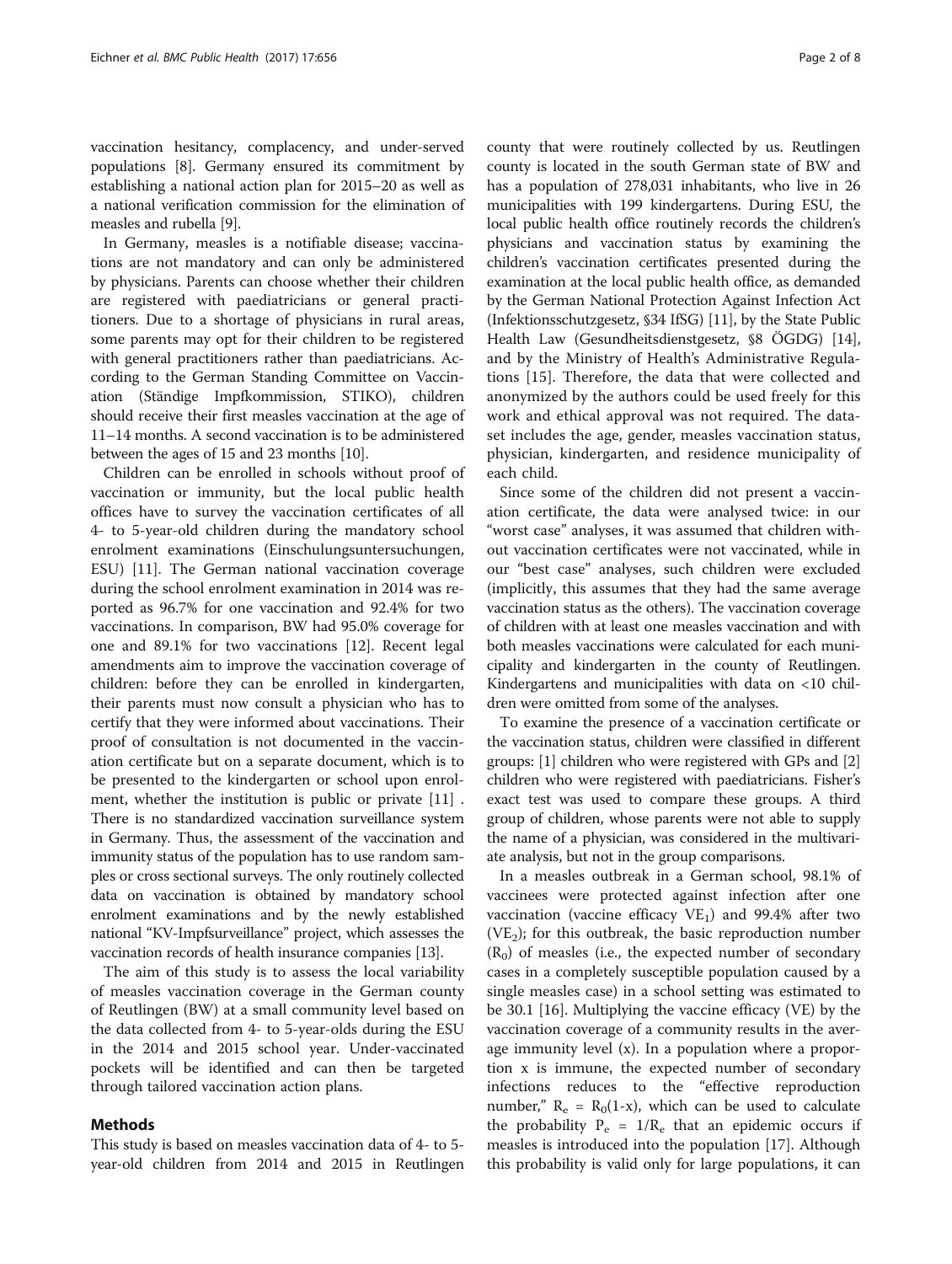be used as an indicator of how well a group of individuals is protected against the continued spread of measles. To calculate the percentage that must be vaccinated to prevent epidemics, the immunity level x must reduce  $R_e$ to a value less than 1, i.e.,  $x > 1 - 1/R_0$ . Using  $R_0 = 30.1$ , x must exceed 96.7%. To obtain this level of immunity by a single vaccination (VE<sub>1</sub> = 98.1%), 98.6% of the children must be vaccinated; for two vaccinations (VE<sub>2</sub> = 99.4%), 97.3% must be vaccinated.

To identify physicians and kindergartens with excessively high percentages of unvaccinated children, we performed univariate analyses as follows: for each physician (and for each kindergarten), [[1\]](#page-6-0) the number n of all children with vaccination certificates who were registered with the physician (or who attended the kindergarten) was determined, [[2\]](#page-6-0) the number k of these children who were not vaccinated was determined, [\[3](#page-6-0)] the probability P that children with vaccination certificates were not vaccinated was calculated for all other children who were not registered with the physician (or who did not attend the kindergarten). [\[4\]](#page-6-0) The probability that at least k out of n children randomly failed to be vaccinated, even though they had exactly the same probability P as the others, could then be calculated with the binomial distribution. [[5](#page-6-0)] Physicians and kindergartens whose resultant probabilities that their children were unvaccinated was rather unlikely (i.e., below 1/25) were identified and were later included in the bivariate analyses. In these bivariate analyses, we examined the joint influence of physicians and kindergartens. We first formulated the null hypothesis that each child with a vaccination certificate (irrespective of his or her physician or kindergarten) had exactly the same probability of being vaccinated. To challenge this null hypothesis, we assumed that the child's probability of being unvaccinated furthermore depended on his or her physician and kindergarten (for a full description of the model, see Online Additional file [1\)](#page-6-0). Parameters were estimated by maximum likelihood. Calculating 95% confidence intervals for each additive term of the physicians and kindergartens allowed an assessment of whether these influences were statistically significant. The same series of univariate and bivariate analyses was then repeated with children who were vaccinated at least once (n) and with fully vaccinated children (k). The statistical package JMP was used for data evaluation [\[18](#page-7-0)].

# Results

A total of 170 (7.1%) of 2388 children of the 2014/15 ESU cohort did not present a vaccination certificate. In terms of physicians, 2099 of the children were registered with 56 paediatricians, while the remaining 289 were registered with 45 general practitioners (GPs). Vaccination coverage values for at least one measles vaccination in County Reutlingen, its municipalities and kindergartens are visualized in Fig. [1.](#page-3-0) Some of the kindergartens and municipalities are highly under-vaccinated, making them vulnerable to measles introduction (Figs. [1](#page-3-0) and [2](#page-3-0) and Table [1](#page-4-0)).

Significantly higher percentages of children who were registered with a GP had no vaccination certificate (11.8 vs. 3.8%), were unvaccinated (9.4 vs. 4.7%), or were vaccinated only once (9.6 vs. 6.1%) compared to children who were registered with a paediatrician  $(p < 0.001)$ . In our first univariate analyses, two kindergartens (out of 199) and four paediatricians (out of 56) with exceptionally high fractions of unvaccinated children were identified (see Online Additional file [1](#page-6-0) for details). As some children who attended one of these two kindergartens were also registered with one of the four paediatricians, we added a bivariate analysis, which allowed for competing risks. This reduced the number of identified kindergartens to one, whereas all four paediatricians significantly increased the children's baseline probability of being unvaccinated. In a second univariate analysis, eight kindergartens and three paediatricians with exceptionally high fractions of incompletely vaccinated children were identified. The subsequent bivariate analysis reduced the number of kindergartens to five, whereas all three paediatricians significantly increased the children's baseline probability of being incompletely vaccinated. Interestingly, these three paediatricians are a subgroup of the four paediatricians who were identified in the first analyses (concerning children who were unvaccinated). The fourth paediatrician may only have dropped out of the second analysis (concerning complete vaccination) because too few children with at least one vaccination were left. Altogether, 37.6% (41/109) of all unvaccinated children and 34.1% (47/ 138) of all incompletely vaccinated children (best-case scenario) were registered with these four paediatricians.

#### **Discussion**

The average population-weighted vaccination coverage of the EU/EEA for at least one measles vaccination is 93.7% [[19\]](#page-7-0); to calculate this average, the population sizes of the countries were taken into account. With 96.7% coverage, Germany is among the better vaccinated countries: only five countries have a higher coverage (Fig. [3](#page-5-0)). Although the state of Baden-Württemberg (vaccination coverage 94.8%) is at the lower end of the vaccination scale in Germany, its vaccination coverage is still higher than the EU/EEA average. It can be seen that – although Reutlingen county has an overall coverage of 95.1% – vaccination coverage at a kindergarten level is very heterogeneous (14–100%; Fig. [3\)](#page-5-0). If we assume that other federal German states or EU countries show similar vaccination variability at community and kindergarten levels (cf. Fig. [1\)](#page-3-0), measles elimination may not succeed in Europe. This variability would also explain why apparently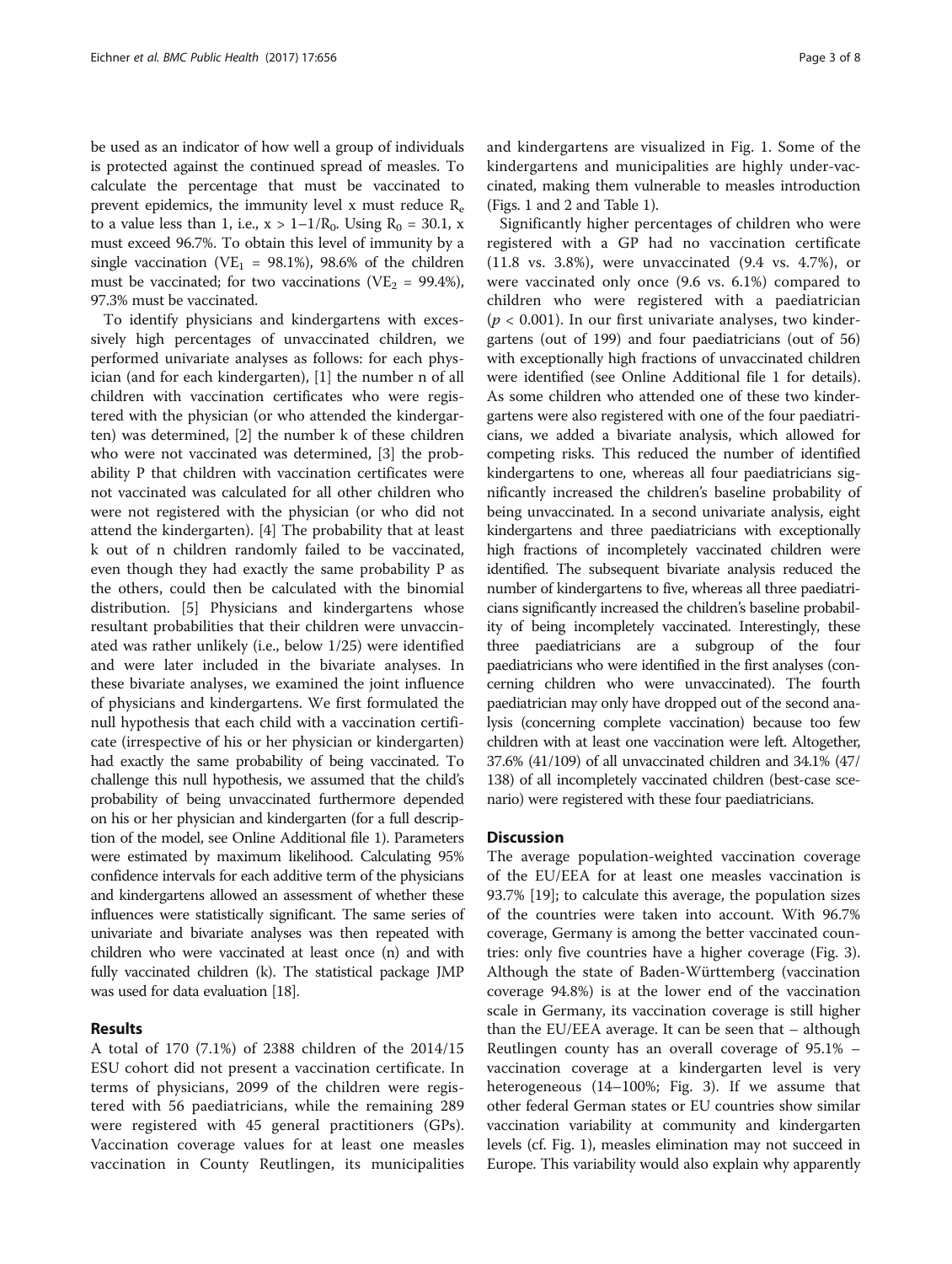<span id="page-3-0"></span>



well-vaccinated populations still experience measles outbreaks. In 2006, there were 94 measles cases in Canada, despite 95% coverage for one measles vaccination [\[20\]](#page-7-0). In the same year, Catalonia, Spain, which has 97% national vaccination coverage with one dose, reported an outbreak of 381 cases [\[19](#page-7-0), [21\]](#page-7-0). A more recent study from the Netherlands reported 1226 measles cases in 2013. The national vaccination coverage was 95% for one dose [\[22](#page-7-0)]. This shows that high national or regional vaccination coverage cannot guarantee the prevention of outbreaks. All of these outbreaks were linked to communities that had low vaccination coverage. Many of the affected people were not vaccinated. A modelling study on the measles vaccination coverage of children at school enrolment in San Diego County, USA, found that heterogenic vaccination coverage in a school setting increased  $R_e$  by 70%, which increased the probability of outbreaks. Reaching under-vaccinated groups in schools and improving their vaccination uptake would greatly decrease the chance of outbreaks [[23\]](#page-7-0). These studies demonstrated the dangers of under-vaccinated pockets, even in countries with generally high vaccination coverage (>95%), and showed the importance of the timeliness of vaccinations and catch-up vaccinations.

To increase infant and child vaccination coverage, the WHO advises tailoring immunization programmes (TIP) [[24](#page-7-0)]. In our search for vaccination gaps, we have identified four paediatricians (out of 56) and six out of 199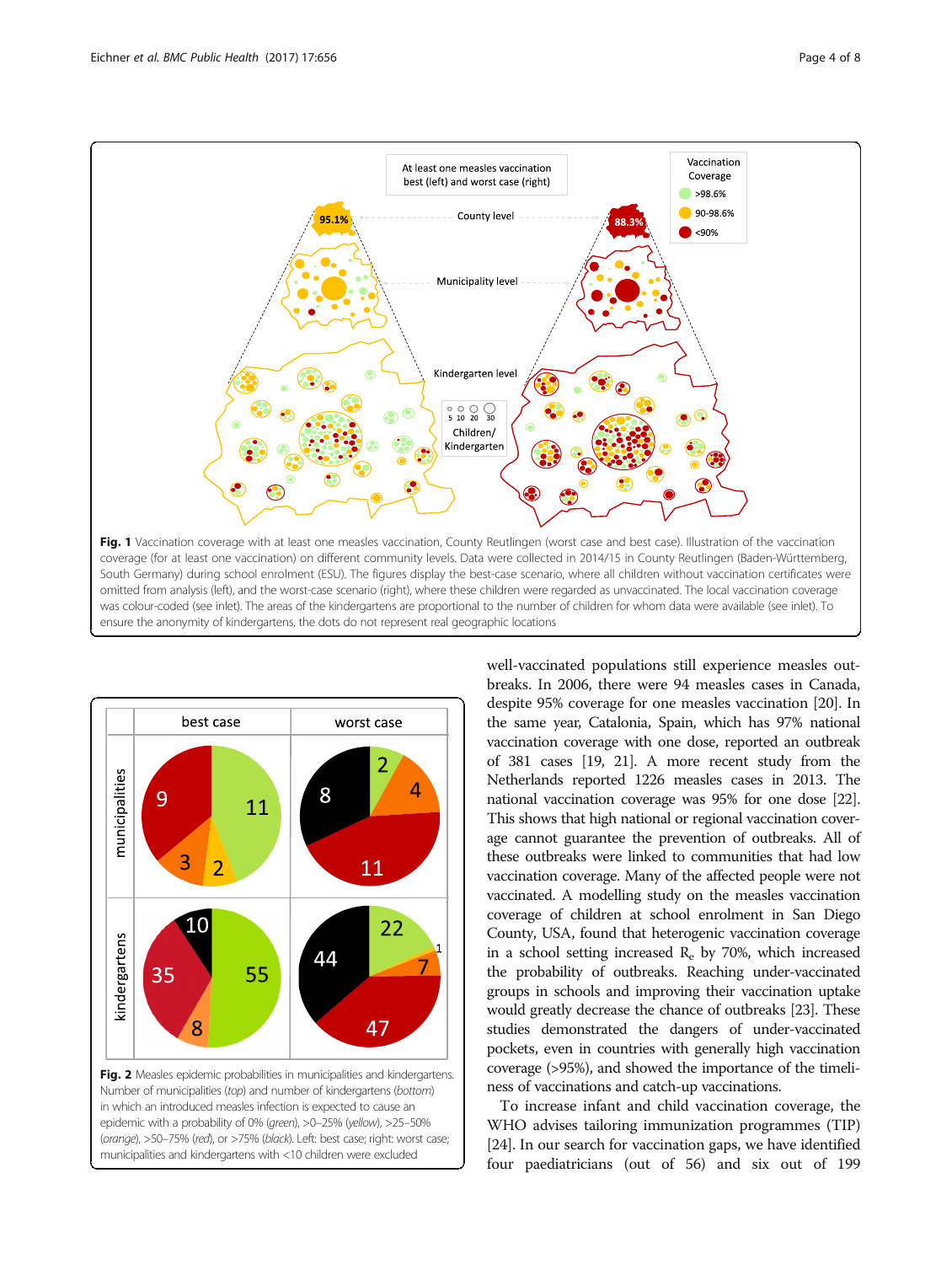|                   | Best-case scenario |                     | Worst-case scenario |                     |
|-------------------|--------------------|---------------------|---------------------|---------------------|
|                   |                    | Range of coverage   |                     | Range of coverage   |
| In kindergartens  | $n = 108$          | From 52.5% to 99.4% | $n = 121$           | From 42.5% to 89.5% |
| In municipalities | $n = 24$           | From 66.1% to 99.4% | $n = 25$            | From 55.1% to 94.7% |
| In the county     |                    | 95.1%               |                     | 88.3%               |

<span id="page-4-0"></span>**Table 1** Vaccination coverage for at least one vaccination among 4- to 5-year-olds in Reutlingen county

In the worst-case analyses, children without vaccination certificates were regarded as unvaccinated, and, thus, all children could be used. In the best-case analyses, such children were excluded from the analysis, leading to different estimates of vaccination coverage. In the sub-analyses, only municipalities (and respectively kindergartens) with at least 10 children (worst case estimates) or with at least 10 children who presented vaccination certificates (best case estimates) were used

kindergartens with extremely low vaccination rates. The fact that many of the under-vaccinated children belonged to few paediatricians may partly be due to geographical and/or social clustering effects. As parents are free to choose paediatricians of their own liking, families with reservations against vaccination may cluster with some paediatricians and avoid others. GPs provide medical treatments to all age groups and are less specialized for treating children. Therefore, they may be less informed on current vaccination schedules for children and may have a shortage of the vaccines needed for children. Some GPs may even neglect asking about a child's vaccination status or offering a vaccination under the assumption that the child's paediatrician has already done so. These factors could explain why children seeing GPs have a lower vaccination status than those seeing paediatricians.

The outcomes of this work have stimulated discussions on the current situation and on targeted solutions. Although physicians themselves may not always be the cause of under-vaccination, they could still be pivotal points of intervention campaigns. All paediatricians of County Reutlingen have been informed of their vaccination results and their ranking among their peers. The vaccination performance of physicians in County Reutlingen and the consequences thereof, in terms of vaccination gaps at a small community level, were also presented to and discussed with the Medical Association of BW (Landesärztekammer) and the mayors of the communities, so that this issue can be approached both on a large and small community level. Vaccination coverage could be largely increased by improving the vaccination uptake of the children who were registered with the four identified paediatricians. Even if the vaccination status of only these children reached the level of the others, 29.6% of all unvaccinated children and 36.9% of all incompletely vaccinated ones would be prevented.

Children registered with GPs generally had lower vaccination rates than those registered with paediatricians. Unlike paediatricians, GPs could not be analysed individually because of the small number of children per GP (most of them observed less than 5 children). The issue of the low vaccination coverage of children who were registered with GPs should also be discussed in the German GP Associations. The German Umbrella Organization of the

Paediatric Societies (DAKJ) also demanded that the German National Medical Chamber should pursue legal actions against physicians who fail to comply with the German National Vaccination Recommendations. They further demand that children may only enrol in private or public kindergartens and schools if they have received all vaccinations (unless a contraindication exists) that are recommended in the German vaccination calendar by STIKO [\[25\]](#page-7-0). Given the compulsory school attendance in Germany, this would imply obligatory vaccination, as was recently demanded by the president of the German National Medical Chamber [[26](#page-7-0)]; yet, so far, compulsory vaccination has been declined in Germany.

A major problem that became apparent during this study was the huge gap between the best- and worstcase scenarios, which was caused by participants without vaccination certificates. It would be helpful if the existing legal obligation of providing a vaccination certificate at ESU was actually enforced. At the moment, it is common practice in Germany to calculate the vaccination coverage only from data on children who present a vaccination certificate [\[27](#page-7-0), [28\]](#page-7-0), which may easily lead to over-optimistic views. A primary necessary prerequisite for targeted strategies is a trustworthy picture of the population's vaccination status, which demands the establishment of an immunization registry. Currently, the measles vaccination coverage of Germany seems to be exactly as high as in Sweden, yet this result may be misleading: the Swedish dataset is registry based, whereas the German data are based on a best-case scenario. The establishment of a vaccination register, per se, would not improve vaccination coverage, but it would help shed light on the vaccination status of the population and identify under-vaccinated pockets and sources of low coverage.

### Limitations

One limitation of this study is that we could only use data for 4- to 5-year-old children in the 2014/15 cohort in County Reutlingen; but, when looking at data from the previous years, the coverage of children who were vaccinated at least once varied only marginally (2012/13: 96.6%; 2013/14: 96.7%). Over the last sixteen years, vaccination coverage has gradually increased, and it has reached a plateau in Reutlingen country. This also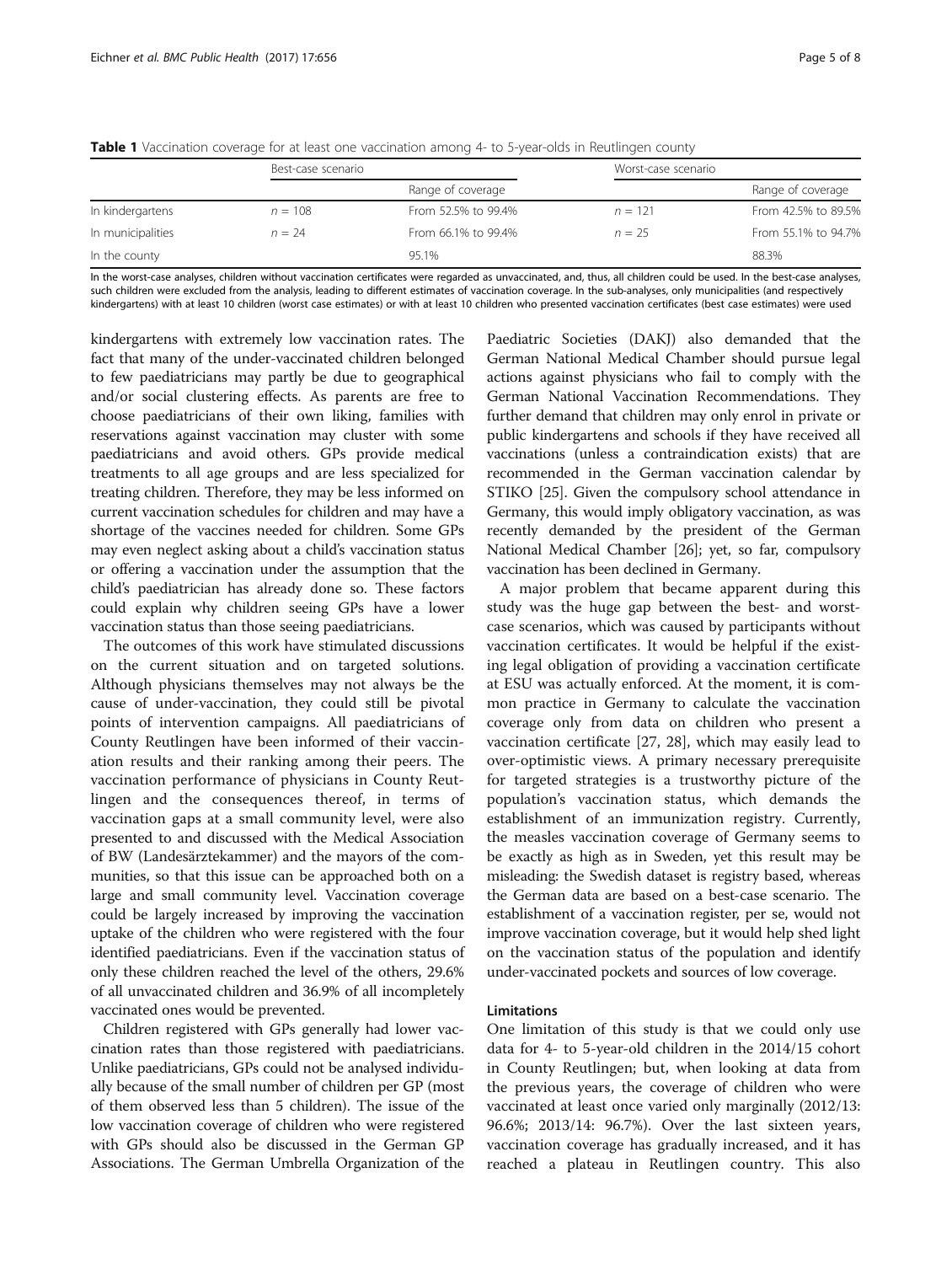<span id="page-5-0"></span>

implies that older children and juveniles may have an even lower vaccination coverage than the children in this study. Another limiting factor is that only one German county was analysed in this study. The mean vaccination coverage of Reutlingen (95.1%) exceeds the mean of BW (94.8%), yet it lies below the mean of Germany (96.7%; Fig. 3). The vaccination status in other German counties may be quite different, but the same

degree of heterogeneity must be expected there as well. When translating vaccination coverage into outbreak probabilities, we used  $R_0 = 30.1$ , which is higher than other reported values [[29, 30](#page-7-0)]. This can be explained by the fact that it was derived from a school outbreak:  $R_0$ commonly describes the potential spread of an infection in a whole population comprised of all ages, yet children and juveniles have much more contact (particularly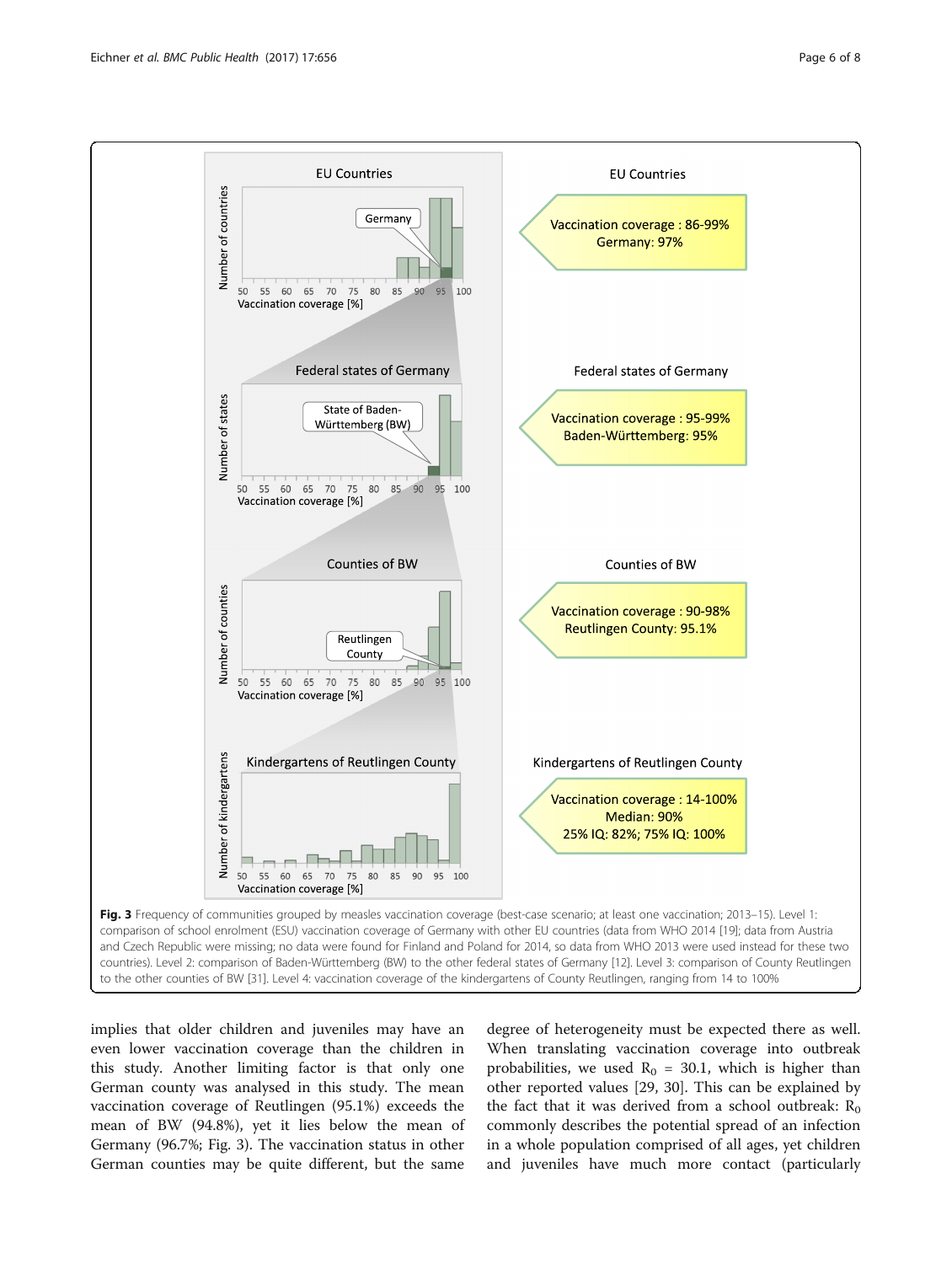<span id="page-6-0"></span>among themselves) than adults. Accordingly,  $R_0$  values that are restricted to school children must be larger than population-based values, and infections spread faster in schools and kindergartens than in the population. Using lower values of  $R_0$ , the calculated outbreak probabilities should decrease, yet this issue is at least partly compensated, as the vaccine efficacy that is used in this study has been estimated together with the value of  $R_0$  from the same measles outbreak in a school setting [\[16](#page-7-0)]. In Fig. [1,](#page-3-0) kindergartens with few children frequently have either very high (>98.6%) or very low vaccination coverage (<90%). This result is simply due to their sizes, and it can lead to an evaluation bias (it must not be interpreted as the result of different vaccination behaviours of small groups). We have tried to avoid this bias by excluding kindergartens and municipalities from the analyses when we looked at vaccination coverage within these communities.

# Conclusions

Missing vaccination certificates pose a severe problem regarding the interpretability of vaccination data. Although the vaccination coverage of the studied county is better than most South German counties and exceeds that of the European population, many severe and potentially dangerous vaccination gaps occur locally. Assuming that other German states and EU countries show similar variability, measles elimination may not succeed in Europe. Such gaps are best targeted by tailored immunization programmes that involve communities, kindergartens and physicians. A necessary prerequisite for targeted strategies is a trustworthy picture of the population's vaccination status, which demands the establishment of an immunization registry.

# Additional file

[Additional file 1:](dx.doi.org/10.1186/s12889-017-4663-3) The file contains detailed information on the univariate and bivariate analyses of kindergartens and physicians. (DOCX 35 kb)

#### Abbreviations

BW: Baden-Württemberg (a state in South Germany); DAKJ: The German umbrella organization of paediatric societies; ESU: Mandatory school enrolment examinations; EU: European Union; EVAP: European Vaccination Action Plan; GP: General practitioners; IfSG: German National Protection Against Infection Act; JMP: Name of statistics software; P<sub>e</sub>: Probability of an outbreak; R<sub>0</sub>: Basic reproduction number; R<sub>e</sub>: Effective reproduction number; STIKO: German National Vaccination Recommendations; TIP: Tailored Immunization Program; VE<sub>1</sub>: Vaccine efficiency for one dose of the measles vaccine; VE<sub>2</sub>: Vaccine efficiency for two doses of the measles vaccine; WHO: World Health Organization

#### Acknowledgements

We acknowledge support by Deutsche Forschungsgemeinschaft and the Open Access Publishing Fund of University of Tübingen.

#### Funding

None.

#### Availability of data and materials

Data are available on request from the authors.

#### Authors' contributions

LE conducted the literature search, analysed the data, interpreted the results, designed the graphs and wrote most of the manuscript. SW helped design the graphs, assisted with the overall design and layout of the manuscript and assisted with writing the manuscript. SOB developed the study design, contributed to interpretation of the results and to the literature research a nd helped write the discussion and background of this manuscript. KW collected the school enrolment data and contributed to the writing of the manuscript. ME contributed to the design of the study and devised the data analysis process; he also wrote parts of the manuscript. All authors read and approved the final manuscript.

#### Ethics approval and consent to participate

This study is based on anonymized observational data whose collection is mandatory according to German law (German National Protection Against Infection Act [Infektionsschutzgesetz], §34 IfSG, by the State Public Health Law [Gesetz über den öffentlichen Gesundheitsdienst] §8 ÖGDG and by the Ministry of Health's Administrative Regulations). Therefore, the data that were collected and anonymized by the authors could be used freely for this work, and ethical approval was not required.

#### Consent for publication

Not applicable.

#### Competing interests

All authors declare that there is no conflict of interest.

#### Publisher's Note

Springer Nature remains neutral with regard to jurisdictional claims in published maps and institutional affiliations.

#### Author details

<sup>1</sup>Institute for Clinical Epidemiology and Applied Biometrics, University Tübingen, Silcherstraße 5, 72076 Tübingen, Germany. <sup>2</sup>Public Health Office Reutlingen (Landratsamt Reutlingen), Gesundheitsamt, St.-Wolfgang-Straße 13, 72764 Reutlingen, Germany.

#### Received: 3 November 2016 Accepted: 1 August 2017 Published online: 14 August 2017

#### References

- 1. Editorial. Once again measles. Lancet Infect Dis. 2011;11(7):489.
- 2. Word Health Organization. Immunization, Vaccines and Biologicals. Measles and Rubella Surveillance Data. 2017. [http://www.who.int/immunization/](http://www.who.int/immunization/monitoring_surveillance/burden/vpd/surveillance_type/active/measles_monthlydata/en) [monitoring\\_surveillance/burden/vpd/surveillance\\_type/active/measles\\_](http://www.who.int/immunization/monitoring_surveillance/burden/vpd/surveillance_type/active/measles_monthlydata/en) [monthlydata/en.](http://www.who.int/immunization/monitoring_surveillance/burden/vpd/surveillance_type/active/measles_monthlydata/en) Accessed 7 Aug 2017.
- 3. Word Health Organization. Media centre. Measles. Fact sheet. Reviewed November 2016. 2016. [http://www.who.int/mediacentre/factsheets/fs286/](http://www.who.int/mediacentre/factsheets/fs286/en/) [en/](http://www.who.int/mediacentre/factsheets/fs286/en/). Accessed 7 Aug 2017.
- European Centre for Disease Prevention and Control. Measles and rubella monitoring, July 2016 – Disease surveillance data: 1 July 2015–30 June 2016. Stockholm: ECDC. 2016. [https://ecdc.europa.eu/sites/portal/files/media/en/](https://ecdc.europa.eu/sites/portal/files/media/en/publications/Publications/measles-rubella-monitoring-july-2016.pdf) [publications/Publications/measles-rubella-monitoring-july-2016.pdf](https://ecdc.europa.eu/sites/portal/files/media/en/publications/Publications/measles-rubella-monitoring-july-2016.pdf). Accessed 7 Aug 2017.
- Robert Koch Institut. SurvStat@RKI 2.0. Web-based query on data reported under the German 'Protection against Infection Act'. 2017. [https://survstat.](https://survstat.rki.de/) [rki.de/](https://survstat.rki.de/). Accessed 7 Aug 2017.
- 6. Landesamt für Gesundheit und SozialesBerlin. Epidemiologischer Wochenbericht für die Meldewoche 35/2015 über die im Land Berlin gemäß IfSG erfassten Infektionskrankheiten herausgegeben am 03. September 2015. Epi-Info Wochenbericht Berlin. 2015;35.
- 7. Robert Koch Institut. Infektionsepidemiologisches Jahrbuch meldepflichtiger Krankheiten für 2015. Datenstand 1. März 2016. ahresstatistik meldepflichtiger Krankheiten nach Bundesland, Deutschland, 2014 und 2015. 2016. [http://www.rki.de/DE/Content/Infekt/Jahrbuch/Jahresstatistik\\_](http://www.rki.de/DE/Content/Infekt/Jahrbuch/Jahresstatistik_2015.pdf?__blob=publicationFile) [2015.pdf?\\_\\_blob=publicationFile.](http://www.rki.de/DE/Content/Infekt/Jahrbuch/Jahresstatistik_2015.pdf?__blob=publicationFile) Accessed 7 Aug 2017.
- 8. World Health Organisation. Resolution European vaccine action plan 2015–2020. Copenhagen, Denmark: World Health Organization. 2014.